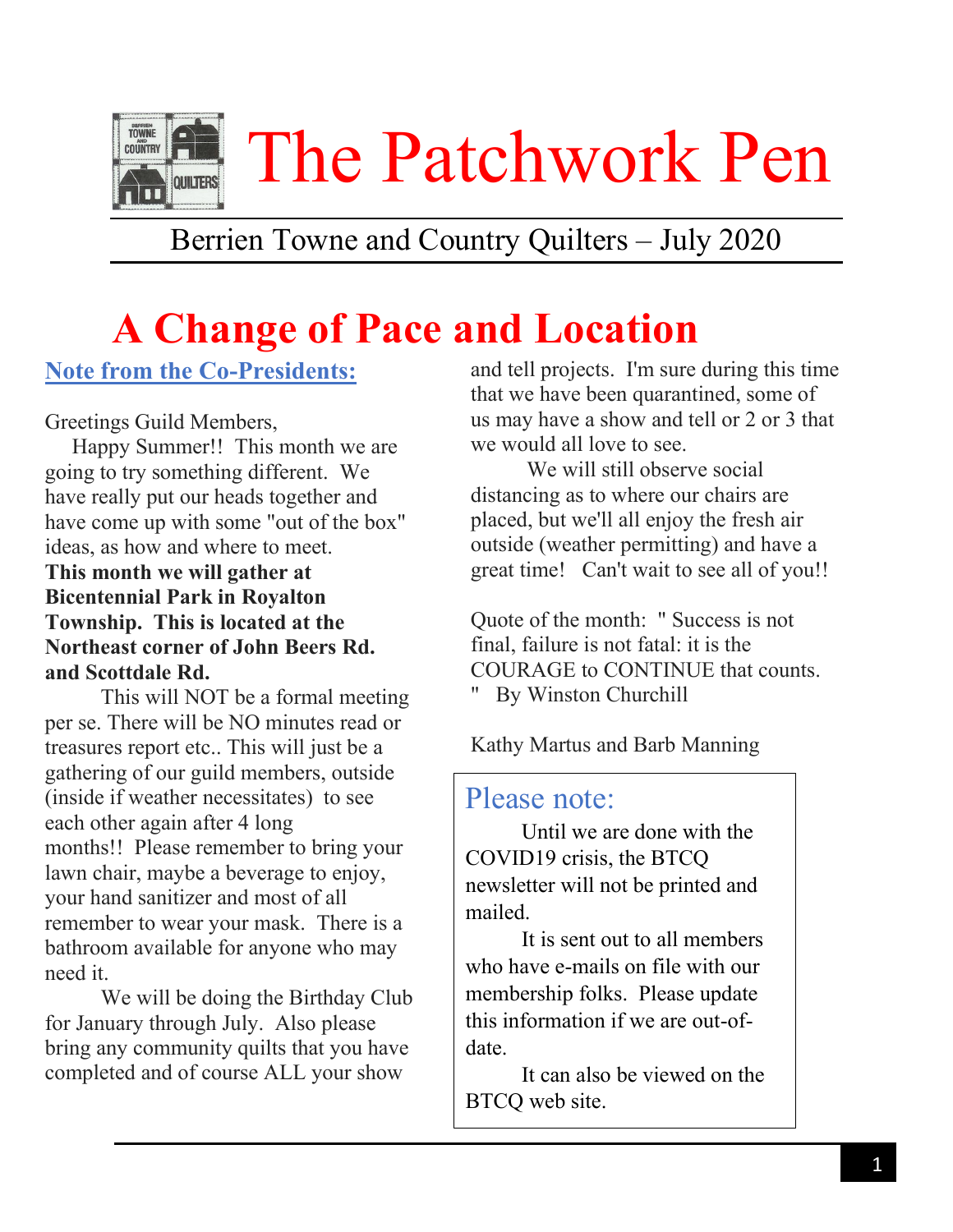#### **Programs**

#### *Monthly Program:*

It looks like we are going to have an outdoor meeting in July. So, the program will be a trunk show of the quilts you have finished so far this year. Bring a lawn chair or a quilt to sit on, bug spray, and wear a mask. After the meeting we will share our quilts and visit from a distance.

Are you continuing to write in your journals? Attached to the end of the newsletter will be another set of prompts.

For the finishing list, July work will be done on the quilt that is listed on line 2. So, let's finishing sewing some more quilts.

As Always,

Michelle and Nicole, Program Chairs

#### **July Member Birthdays:**

| Jeanne Grabowski         | 7/1  |
|--------------------------|------|
| Michelle Tuller          | 7/1  |
| <b>Shirley Bergstrom</b> | 7/3  |
| <b>Shirley Lieb</b>      | 7/4  |
| Corinne Gramberg         | 7/11 |
| <b>Susan Tinkey</b>      | 7/11 |
| <b>Shirley Keim</b>      | 7/12 |
| Deloa Jones              | 7/16 |
| Lynn Albright            | 7/17 |
| <b>Cindy Bauer</b>       | 7/19 |
| <b>Chris Andrews</b>     | 7/19 |
| Nancy Zabel              | 7/29 |
|                          |      |

#### *Birthday Club*

Well, this month will be quite a celebration. We are looking forward to see as many of you as possible. We will be able to celebrate 7 months of birthdays! Finally! So if you are a member of our birthday club with a birthday from January through July get ready for your gift bag with fabulous fabrics your members have gotten for you.

Remember be safe and bring your mask and hand sanitizer.

Barb Manning and Kathy Martus

#### *Treasurer's Note:*

If you have receipts to give to Marcia McCavit for reimbursement, she is requesting the receipts and Check request form (found on the BTCQ website under forms) be mailed to her home. She will have the checks for you at the July 9 gathering. She is trying to maintain social distancing as we all are.

Her address is: 2361 S Cleveland Ave, St.Joseph, Michigan, 49085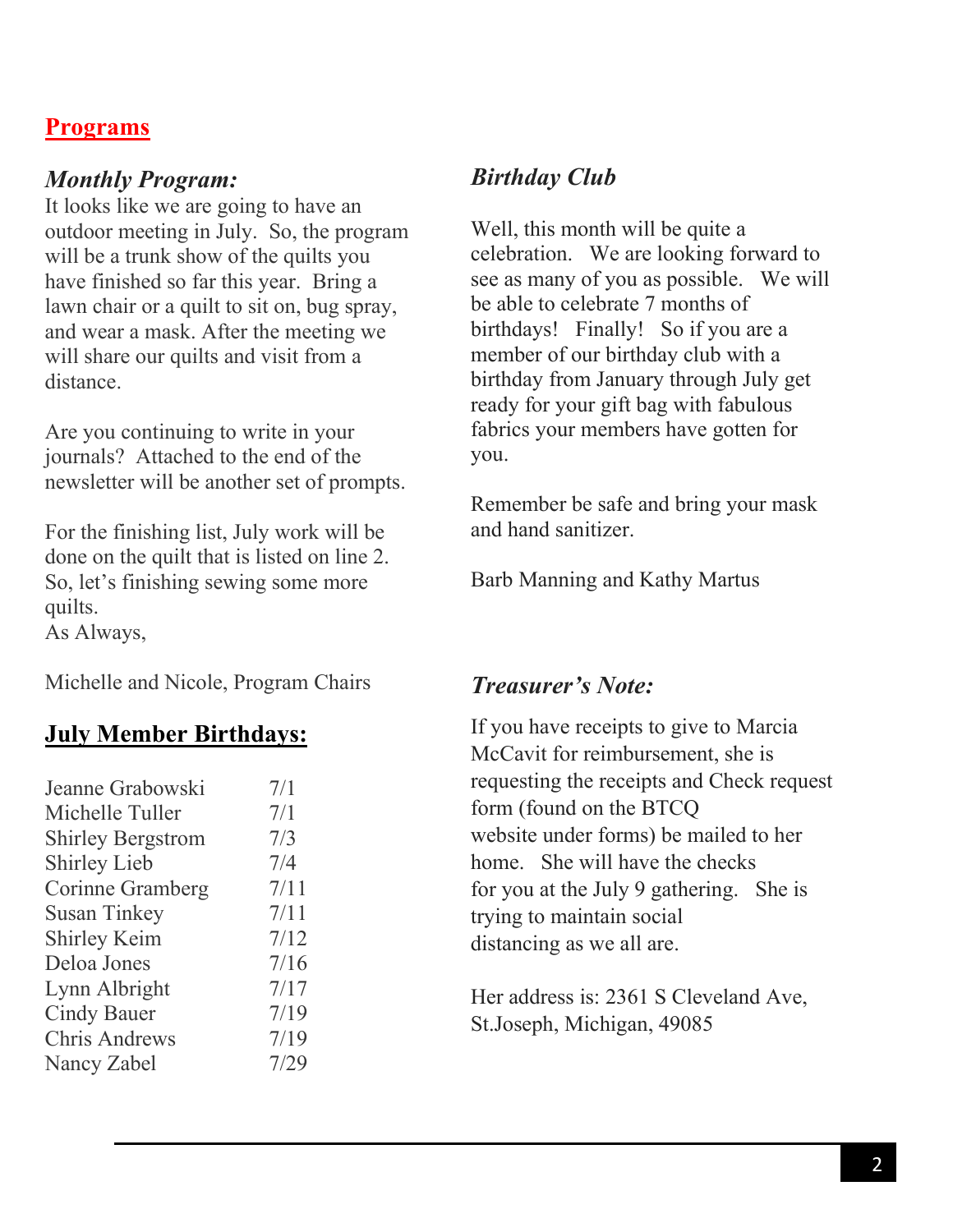|                              | <b>Berrien Towne and Country Quilters</b> |                  |                             |          | May 31, 2020 |
|------------------------------|-------------------------------------------|------------------|-----------------------------|----------|--------------|
| <b>Treasurer's Report</b>    |                                           |                  |                             |          |              |
|                              |                                           |                  | <b>Beginning Bank</b>       |          |              |
| Income:                      |                                           |                  | <b>Balance</b>              |          | 10,189.61    |
| 5//14/2020                   | Membership                                | 30 dues payments | \$<br>900.00                |          |              |
|                              |                                           |                  | <b>Total Monthly Income</b> | \$       | 900.00       |
| <b>Expenses:</b><br>4-May-20 | Quilt show                                | 3 vendor refunds | \$<br>450.00                |          |              |
|                              |                                           |                  |                             |          |              |
|                              |                                           |                  | <b>Total Monthly</b>        | \$       |              |
|                              |                                           |                  | Expenses                    | (450.00) |              |
|                              |                                           |                  | <b>Ending Balance</b>       |          | 10,639.61    |
|                              |                                           |                  |                             |          |              |

| 4/31/2020 | No income or expense entries for April, therefore |             |
|-----------|---------------------------------------------------|-------------|
|           | <b>Beginning Bank Balance</b>                     | \$11,250.37 |
|           | 10 checks cashed                                  | \$1,060.76  |
|           | <b>Ending Bank Balance</b>                        | \$10,189.61 |

### **Notes:**

- There are no minutes from guild or board meetings as we haven't met since March.
- Look for your monthly journal prompts in a separate document attached to this email.